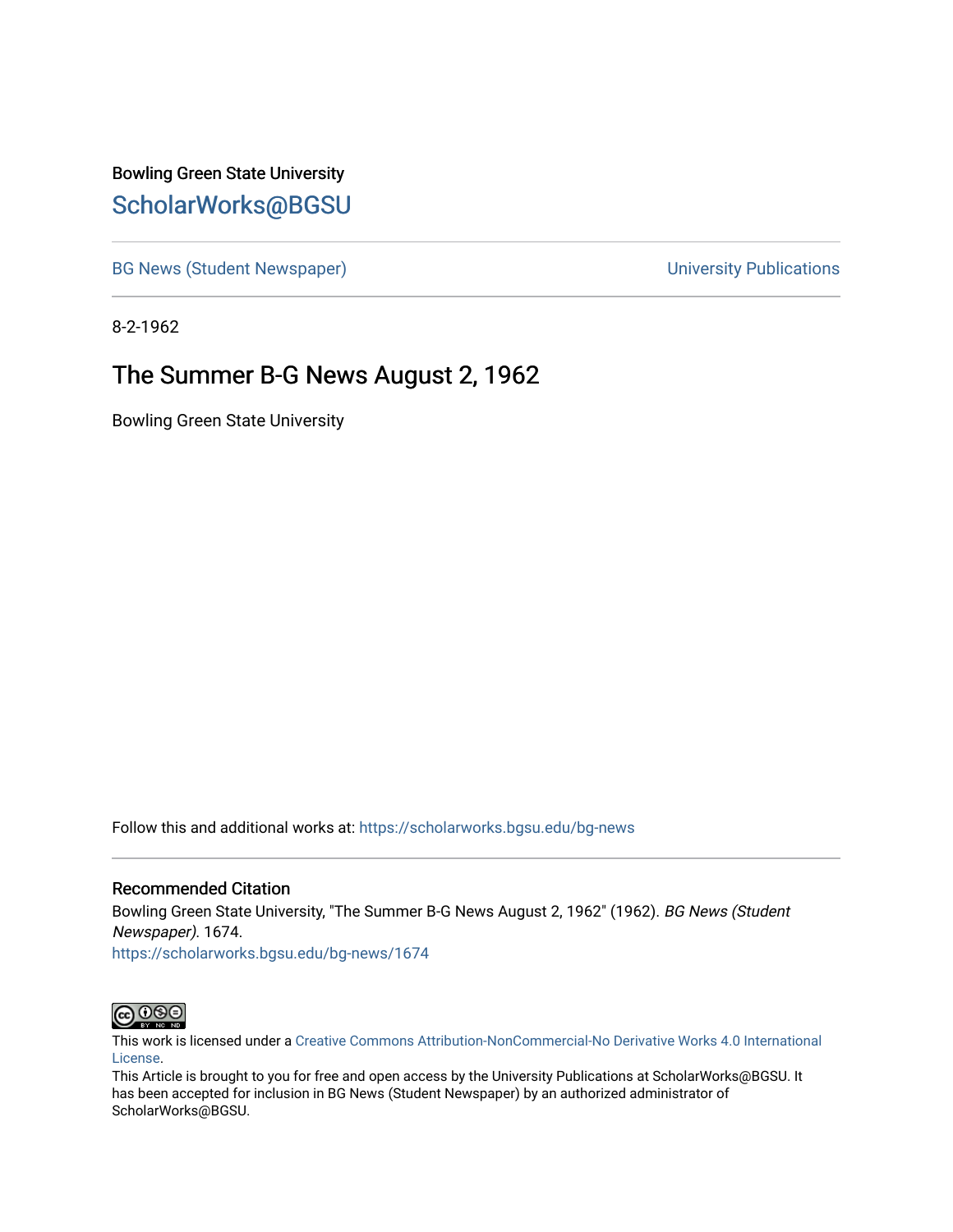# **Ik Suwwe\* B-G <sup>W</sup>**

# **BOWLING GREEN STATE UNIV**

Vol. 46 **Bowling Green State University. Bowling Green. Ohio. Thursday. Aug. 2. 1962 No. 64** 

# **2nd Session Enrollment Climbs To New High**

Enrollment figures showing a total of 1.835 students in the second session of the 1962 Summer School have been released through the Office of the Registrar. This total is a record number for a second summer session, showing an increase of 168 over last year's enrollment of 1,677.

The number of students enrolled in the first session of the 1962 Summer School was 2,- 408.



Miss Wanda Horlockey

# **BG Grad Named To Admissions Staff**

Wanda J. Horlocker, a June, 1962 Bowling: Green graduate has joined the staff of the University Admissions Office as admin-<br>istrative assistant, President assistant, President Ralph G. Harshman announced recently.

Miss Horlocker received the University's Distinguished Service Award in May for outstanding<br>service to Bowling Green during<br>her four years as a student.

As an undergraduate, Miss Horlocker was a member of Cap and down, women's scholastic hon-or and leadership society, French and Spanish Clubs, Student Coun-cil, and the University Union board of directors. She was also vice president of her dormitory.

ing: 199 students enrolled in the College of Business Administration; 806 students enrolled in the Richard F. Brown

# Brown Named BG Architect

Richard P. Brown of Toledo has been appointed University archi-<br>tect. President Ralph G. Harsh-President Ralph G. Harshman has announced.

In private practice for the past six years, Mr. Brown is a gradu-ate of The Ohio State Universi-ty School of Architecture. He also attended the University of Toledo. After receiving his degree from<br>OSU, Mr. Brown was on the staff<br>of the Office of the Ohio State<br>University Architect and was as-<br>sociated with two Toledo architectural firms before going into private practice.

During World War II, he was<br>a Navy gunnery officer. Mr.<br>Brown is a native of Lakewood,<br>O., but has resided in Toledo most of his life. He is on the hoard of directors of the Downtown Toledo Kiwanis Club.

### *Obee Announces 'Guardsman' Cast*

Campus Theatre 62 at the University held tryouts for Ferenc Molnar's play, "The Guardsman," last Thursday in the Joe E. Brown

Theatre. "The Guardsman," is a fast moving comedy-farce, scheduled<br>for production on campus Aug. production on campus Aug. 15-17. The summer production program is separate from Huron Playhouse and obtains its cast from students on the campus and the townspeople, said Dr. Harold B. Obee, play director.

The cast of characters for "The<br>Guardsman" is as follows: The<br>Actor—Richard Kahler; The<br>Critic—Gene Caskey; The Credi-<br>tor—Gordon Falise; The Concierge—Gregg Mrosko; The Actress—Rebecca March; Mamma— Patti Maher; Liesl—Sue Smith, and The Usher-—Sandra Robson.

#### **ATTENTION**

"Sometime between today and August 15 parking lot No. 18 will be closed for three days for resurfacing," said F. E. Beatty, di-<br>rector of Building and Facilities.<br>"When you see that the area is<br>blocked off just park in one of the other lots."

# **Summer Artist Series Features Karen Duke**

Karen Duke, a young balladeer who accompanies herself on the guitar, will appear in the Recital Hall on Wednesday, August 8, at

7 p.m. Miss Duke sings a variety of songs from traditional folk to Mozart. She began her novel fash-ion of entertainment in an atmosphere most conducive to a musi-cal livelihood. Both her grandmothers sang, and one played the<br>guitar as well. Her father is John<br>Duke, celebrated composer of<br>songs, and a professor of music<br>at Smith College in Northampton, Massachusetts.

She became fascinated with music quite on her own. She became intrigued by the guitar when, as a teenager, the first wave of popular folksong recordings and folksingers swept the country after World War II. Miss Duke taught herself to play and began finding songs that would suit her voice and guitar.

Miss Duke has done extensive summer stock work and has toured with "Can Can," "Silk Stockings," and "Mr. Wonderful." A professional model, Miss Duke fortifies her gift of talent



Mis. Koran Duk.

and muscianship with her striking beauty. She has a most refreshing repertoire of folk songs of America and other countries.

Some of Miss Duke's selections include: "I Know Where I'm Go-ing," "The Willow Tree," and ing," "The V<br>"Greensleeves."

# **Maj. Johnson Transferred To Air Force Base In Texas**



### Maj. Kenneth Johnson

Air Force Major Kenneth O. Johnson, a member of the air science faculty at the University since 1958, is being transferred to Laughlin Air Force Base at Del Rio, Texas, where he will be an instructor in the jet fighter pilot training program. He expects to be stationed there for three years.

Major and Mrs. Johnson left Bowling Green Tuesday.

In 1959, Major Johnson was awarded the Air Medal for highaltitude testing of pressure suits during reconnaissance missions over Europe. He conducted the tests above 50,000 feet while piloting solo a twin-jet B-67 bomber in 1956 but because of the secre-<br>cy surrounding his work, the<br>medal wasn't awarded until three years later.

Major Johnson was stationed in Greece before joining the Bowl-<br>ing Green staff. He has been commanding officer of the Air Force Reserve Officer Training Corps detachment at the University for the past year.<br>Major Johnson, a native of

Major Johnson, a native of Boise, Idaho and a graduate of BGSU, joined the Air Force in 1943 and was trained as a P-51<br>Mustang fighter pilot. During the<br>Korean conflict he flew the F-94<br>Starfighter, an allweather jet interceptor for the Air Defense Command on the West Coast and then B-26's on bombing and reconnaissance runs in Korea,

### *Iowa Paper Publishes BG Graduates Work*

Richard W. Budd, '66 graduate, has an article entitled "The Uses of Research" in the Summer, 1962, edition of The Iowa Quest. Mr. Budd is a graduate student in mass communications at the State University of Iowa.

The Iowa Quest is published by the Iowa School of Journalism and is distributed nationally to news-papers, radio stations, television, and other mass communications outlets. Purpose of the publication is to keep the mass media in-formed of research being done in the field.

# Trustees Extend Dr. McDonald's Leave Of Absence To Sept. 1965 ald requesting extension of his

leave reads:

versity.

The Board of Trustees, in a special session Friday, voted unanimously to grant former presi-dent Ralph W. McDonald's request to extend his leave of absence until the 1966 academic year.

Dr. McDonald has been on leave of absence from the University since his resignation as president last September. At the time of his resignation as president. Dr. Mc-Donald was granted a year's leave of absence. It was announced that Dr. McDonald would return to Bowling Green as a professor of higher education at the end of his leave of absence.

The telegram from Dr .McDon-

(students enrolled in two colleges who are only added in the enrollment figures in one college) from the total of the figures given above. Men students this session, how-

ever, outnumber women students. There are 943 men enrolled compared to 892 women. During the first session women students outnumbered the men students—there were 1,245 women students compared to 1,163 men students.

A summary of the enrollment by colleges discloses the follow-

College of Education; 248 stu-<br>dents enrolled in the College of<br>Liberal Arts; and 396 students en-<br>rolled in the Graduate School. In

addition, there are 120 transient students and 71 special and unclassified students enrolled in Summer School. The enrollment figure of 1,835 students is arrived at by subtracting duplicates

Single students outnumber married students this session as they did last season. The figures disclose 1,197 single students and

638 married studenta. The majority of students arc from Ohio, but studenta from other states and other countries are enrolled. There are 1,708 students from Ohio, 117 studenta from other states, and 10 students from other countries.

The 1962 Summer School's second session, which began Thurs-<br>day, July 19, ends Wednesday, July 19, ends Wednesday, Aug. 22.

In addition to the students enrolled in the two sessions of Summer School this year, there is an extended session for entering freshmen in progress. This session will continue until Thursday, Aug. 23.

"My desire now, as always, is to fulfill the obligations of my university appointment in such a manner as to serve the best in-terests and purposes of the uni-

"Provisions of my present leave require that I return in September of this year. I respectfully request that my leave of absence extended, without pay, until the beginning of the academic year in September, 1966, at which time would return to full time academic year employment as re- (Con't. On Page 4, Col. 2)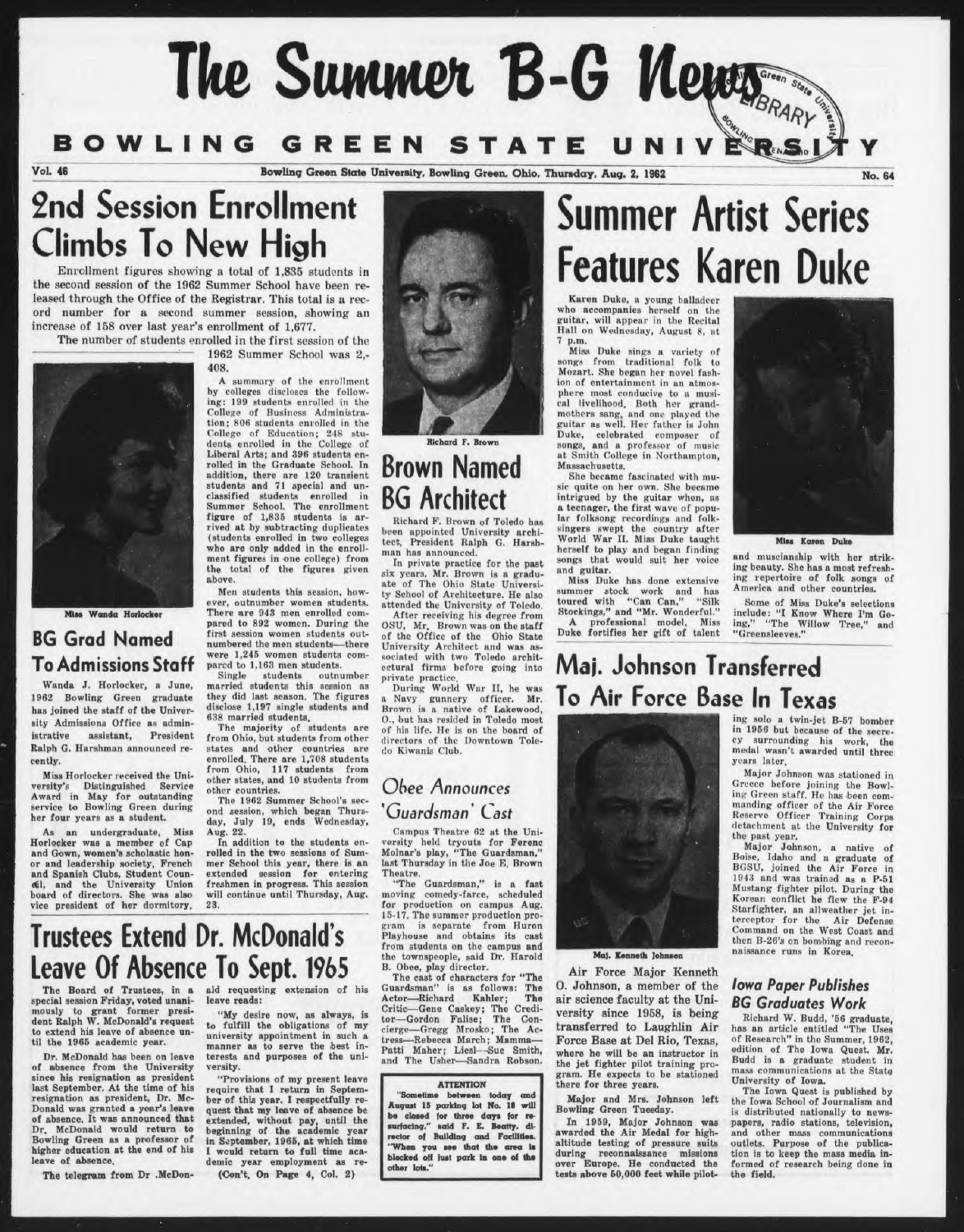*Wolfcalls* BG Paradoxes Replace Bardot, Mansfield Dreams

My psychiatrist says there is nothing to worry about. He says dreams like mine often occur, and that I'm still perfectly normal.

It all started several weeks ago when Brigitte Bardot and Jayne Mansfield stopped visiting me and weird things began

to happen after I'd fallen asleep. The setting for these paradoxes is our campua. I can't honestly categorize these strange dreams as nightmares, but good old B.G. certainly will never replace Bardot or Mansfield.

I knew something was amiss the first night when I dreamed that all profossors here were agreeing 100 per cent with the text books. Even stranger, all research in psychology suddenly ceased. Perhaps the greatest phenomenon of all came when someone actually turned the lights on in the halls of Moseley Hall!

The following night the setting<br>was the School of Journalism. For no apparent reason (he NEWS wai published without a single typographical error, and Its photos were almost distinguishable. Jour-nalism melon suddenly learned lo sepU (sic.) and someone In the English department wrote the

**CHURCH** SHOE SHOP 131 South Main St.

NEWS a complimentary letter. This was almost loo much. I also noticed a change in the

students here. Coeds began to say "thank you" when a man opened a door for them. Men, be-lieve it or not, stopped wearing grubby looking fraternity sweatshirts to class.

My entire image of the University was severely shattered when a secretary in one of the administrative offices actually smiled.

The citizens of Bowling Green also are playing a starring role in these unbelievable dreams. They began to exhibit a suspicious bencvolont attitude toward University students. Even the down-<br>town merchants got into the act. Their prices were sufficiently lowered to compete with those in Tontogany and Pemberville.<br>I also demand that campus officials announced fees for the ensu

ing semester would not be raised. The book stores. In a mad fit of passion, also reported that the price ol text books would maintain the status quo lor the coming year.

Mot to be outdone, the campus police department unveiled the auto registration sticker for the 1962-63 school year. Unlike those of past years, the new sticker is a tiny, unobtrusive, attractive piece that will allow the driver of the car to see out of the right side of his wind shield.

So there you have it. Regardless of how the "hcad-shrinker" diagnoses these dreams, <sup>I</sup> firmly maintain that wild hallucinations<br>of this nature mean something. this nature mean something. To think that such changes could actually occur is ridiculous. Per-haps I've been here too long.

The University's program in<br>economic biology—designed to<br>train personnel in public health<br>sanitation, pest and predator con-<br>trol, and other areas of applied<br>biology—has been approved by<br>the Ohio Association of Public<br>Heal B. Jackson, associate professor of biology at the University and di-rector of the program, has announced.

Approval by the association is<br>recognition that the program<br>profession, including needs of the<br>provide a strong foundation for<br>the public health field and a faculty adviser who is aware of the needs and demands of the field.

The economic biology curricu-lum involves a thorough back-

ground in biology with additional courses in business administra-tion or economics for those especially interested in pest control, or chemistry for those in predator control or public health. Originally established at the re-

quest of the pest control industry and the U.S. Fish and Wildlife Service, the program now in-<br>volves the cooperation of the<br>State Departments of Public<br>Health and Agriculture, the U.S.<br>Department of Agriculture and<br>the U.S. Food and Drug Administration.

The B-G News Bowling Green State University



Candidates for August Com-<br>mencement and faculty members needing rental regalia, caps and gowns, ars to bs measured now at the University Bookstore in the<br>Union. No cash is need at the time of the order.

Graduation announcements are<br>how on sale in the University Book-<br>store. Twenty cents each or five for  $97c$ .

**SIGN UP DATES Coed Bowling—Tussday, August 7, In the Buckeye Room or 200 Men\* Gym, Coed Billiard\*—Thursday. August 9. In ihe Buckeye Room or 200**

**Men's Gym.**



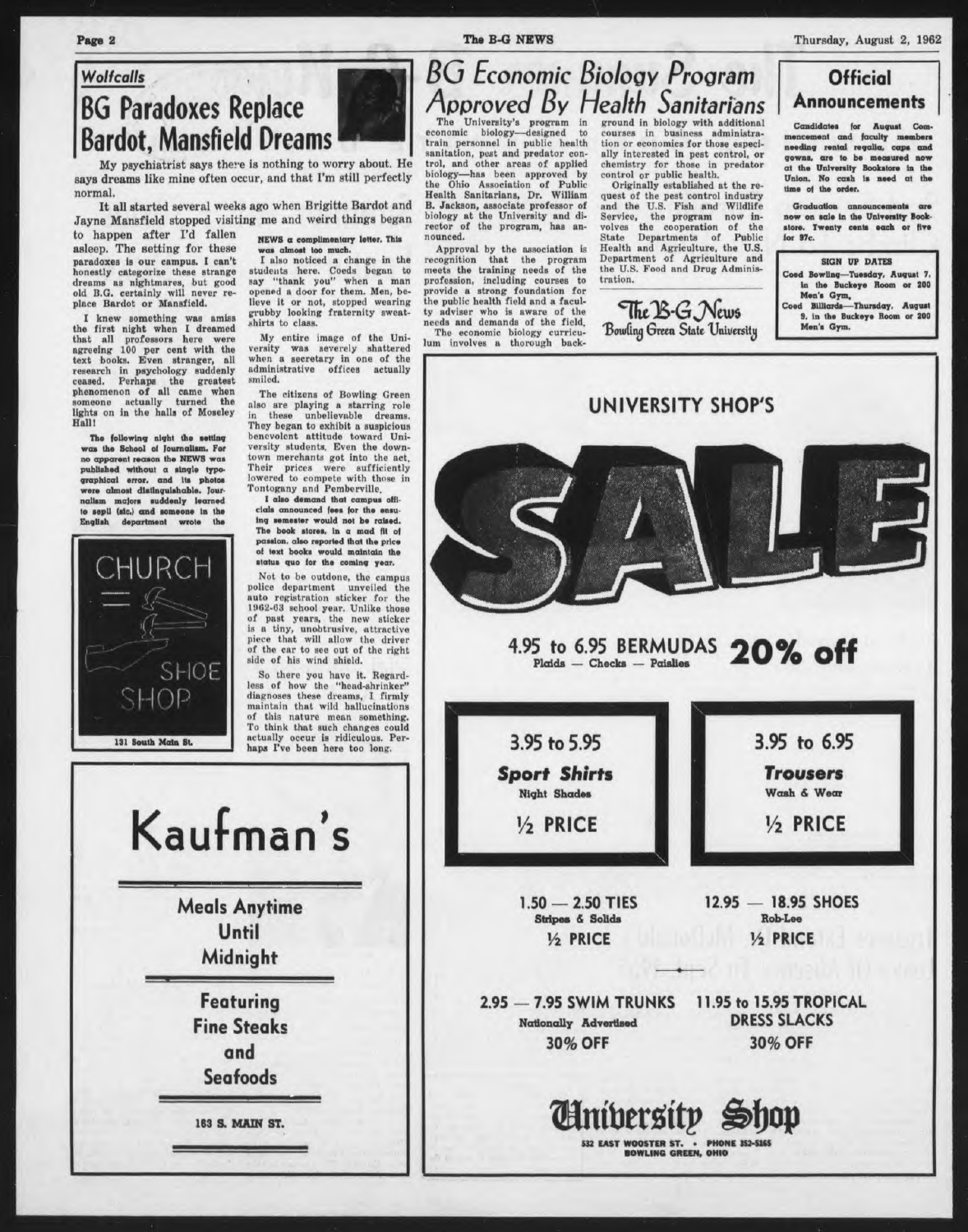# *Art Study Group Reports On European Tour*

Queen Elizabeth docked at Cherbourg on June 25, among its passengers were Dr. and Mrs. Paul Running with 17 members of the Bowling Green Art Study Group. The efficient French customs quickly cleared us and we were ready to climb aboard the new blue Transcar.

The Normandy countryside seemed very beautiful because of the many flowers. They were on window sills, steps, posts, across tops of houses and in colorful gardens. We shall remember our first stop because of the hospitali-ty of D'Isigny and the thick, thick cream of this dairyland. In Caen we visited the Romanesque churches hen followed the Seine into Paris. What a bustling place it is with <sup>7</sup> million natural inhabitants and the many tourists!

### Visit Old French Museums

Our hotel was at the foot of Montmartre. After hours at the I/ouvre, Rodin Museum, Jeu de Paume, Notre Dame, Chartres, Ste. Chapelle, Versailles, it was relaxing to climb the hill and browse in the shops or stop at Sacre Couer where continuous<br>services are held. We felt most<br>fortunate to be seeing Paris after<br>the French Government had begun the facade cleaning. Years of blackness have been removed leaving clean, more attractive<br>buildings But the day came for<br>leaving the banks of the Seine leaving the banks of the Seine<br>and the Metro for Dijon. Here we visited one of the oldest and rich-est museums of France.

On our way to the Swiss bord-er we started out with picnic lunches. At Ronchamp the bus labored up a narrow, steep road to almost its peak. We carried our French lunches the rest of the way



has sure-grip shape for blur-free<br>pictures. Open the flash com-<br>partment, and the "auto-shift"<br>shutter is set for flash — close it, **and you're ready for outdoor shots. Built-in flash, (ait ,/8 lens, takes slides and snaps.**

All for 18.95

**Rogers Drugs and Camera Shop** 135 North Main Street Bowling Green. Ohio

the pinnacle of Notre Dame du Haut. Sitting on the pyramid of steps to eat provided a superb view of the farmlands below as well as the ferro-concrete church<br>of Le Corbusier, completed in Corbusier, completed in 1955.

### Gerience Feathertick Covers

In Basel, Switzerland, we had the first experience of feather-tick covers. This city of 230,000 has a 3-point corner: <sup>6</sup> minutes from Germany and 6 minutes from France. Religions and nations work very good together in Basel. Here we saw the Swiss Navy and learned the Rhine does not freeze in winter. Of special charm is the Munster—first a Roman cas-tle, then a Catholic Church, and now a Protestant Lutheran. The Museum of Fine Arts has masterpieces of five countries and the Kuntsmuseum has an excellent collection of contemporary works. This was the only area to date where we had radios. We listened to wonderful music and reports from all the countries of Europe, but there was no news from the U.S.A.

### Saw "Last Supper

Perhaps Lucerne will be re-membered most for our hotel, Chateau Gutsch, sitting high above<br>the city—and the lift up Mt. Pi-<br>latus. We arrived on the last day<br>of a National Yodeling Contest which brought out colorful native dress.

Our drive through the Alps to<br>Stressa and Rapallo emphasized the contour and magnificence of these mountains. Going via Milan stopped at S. Maria delle Grazia to spend us long as time would permit absorbing da Vinci's "Last Supper." At the Gothic Cathedral some chose to remain in the cool darkness of the basilica for a mass, others took a lift to the

In Rapallo our hotel uses<br>In Rapallo our hotel was the<br>scene of a magnificent volley of<br>fireworks exploding from 10 p.m.<br>until 2 a.m. They culminated a<br>religious festival but made us<br>feel at home since the next day<br>was Jul

On our way to Florence we stopped at Pisa to visit the Cathe-dral, Baptistry and Campanile. The latter now inclines more than 14' off th perpendicular and groping up its 294 spiraling steps to the top was like walking a list-ing ship. The beauty of this archi-tecture is emphasized by its spacious setting.

Family Style Sunday

Dinners

Robert's Fine Foods, Inc. 12 E. Washington

*Chandred Steak-Chop* 

OPEN SEVEN DAYS A WEEK Mon. through Sat 11:00 A.M. — 8:30 P.M. Sun. 8:00 A.M — 8:30 P.M Always Ample Free Parking *A Nice Place to Dine With Your Friends or Family*

Florence is a treasury of beauty calling us back. After hours at the Uffizi and Pitti Art Galleries, Academy of Fine Arts (Michelangelo's David), the Duomo and Baptistry, Medici Chapel, we took a break at the straw market and shops on the Ponte Vecchio.

Orrielo Unspoiled By Tourist Spot The only unspoiled-by-tourist spot we have found is Orvieto, a Medieval walled city high on the mountain. Our hotel was marble, the pulace of a former grand duke and very beautiful. It is close to the Cathedral built in 1263, and the next morning an outdoor market was spread before us in the square.

At Naples we became acutely aware of the poverty and horrible living conditions existing in parts of Italy. We had an exciting day excursion to the Roman City of Pompeii, destroyed in 79 A.D. by an eruption of Vesuvius, to love-ly Sorrento hunging on a cliff, and to the Greek temples at Paestum.

In Rome the fellows rented motor scooters and took the girls on<br>an adventurous in-and-out trafun adventurous in-and-out traf-fic tour to Vatican City, Roman Forum, Pantheon, numerous museums and churches. Our walk through the S. Domitilla Cata-comb, which is 10 miles long and has 100,00 graves, and the relatively long time spent in the Sistine Chapel observing Michelange-lo's superb frescoes make lasting impressions. On our second eve-ning we thrilled with the excellency of staging and music of "Aida" ut the Baths of Caracalla. On our last night we dropped coins in Travio Fountain because we would like to return when the masses of tourists arc home and the temp-erature drops below the nineties. Turning North From Rome To Assissi

Turning north from Rome, we stopped in Assist to see Giotto's frescoes depicting the life of St. Francis. Our hotel that night was in Perugia, a Medieval star-shaped city fortified by wull nnd moun-tainside. We had the good fortune of meeting a number of stu-dents at the Italian University who come from all parts of the world to learn the Italian language through a highly subsidized pro-gram. All of us gathered at the town square where a most inter-esting international song and esting international song<br>dance festival was presented. Our Sunday afternoon was en-

Steak—Chops—Sea Food Fancy Sandwiches

joyed on the beach of the Adriatic Sea at Fano. As contrast, we climbed a mountain for the night in San Marino where we enjoyed our first American type coffee since leaving home.

The next day we were on the way to Venice, stopping in Raven-<br>na at fifth and sixth century<br>churches, and in Padua to visit<br>the basilica of San Antonio with bronzes by Donatello, the Equestrian Statue of Gattamelata by Donatello as well as the Scroveg-ni Chapel where the famous fres-coes of Giotto are.

#### Went To Hotel By Boat

Venice was special to all of us. We went to the hotel by boat watching water lap in doorways<br>of houses bordering the Grand.<br>Canal. Although our 36 pieces of<br>luggage went by gondola, they<br>were delivered almost immediate-<br>ly. We were fascinated by the<br>hundreds of shops on each side<br>of no cars, no motorscooters).

Venice has a population of 400,- 000 in 5 square miles and there was almost an equal amount of tourists. It is an archipelago of 120 sandbars with 25 miles of canals and 400 bridges. Special interests were St. Marks Cathedral, Doges Palace, Sts. John and Paul Churches, Academy of Fine Arts and Palazzo Rezzonico. The gondola ride has lost its charm through commercialism, but we always enjoyed St. Marks Square where bands played regularly and people from all the world gathered with the pigeons.

Professor W. F. Wankelman, chairman of the Department of Art, said that the Art Study Group left Liverpool, England yesterday and should be in Bowling Green either Sunday or Monday.

> NOW **thru TUESDAY**

## **IM NEWS**

### Softball

Team number one defeated team number four 12-9 in eight innings. Ray Summer led the win-ners with a triple and three singles.

In other action team number five whipped team number two 8-1.

#### Coed Track

"The finale of the intramurals for the summer, that's what the coed track program will be," said Tom Hay, director of summer intramurals.

"Everyone is invited to attend or participate. Trophies will be awarded," Hay said.

Girls will run the 50-yard dash and 20 yard relay. Boys will run as individuals and teams in all events, except the hurdles.

The field events will include; high jump, broad jump, and shot put. These events are for men only.

A \$100,000 bill is on display at the Bureau of Engraving and Printing's Currency Museum. The last bill of this denomination was printed in 1935.